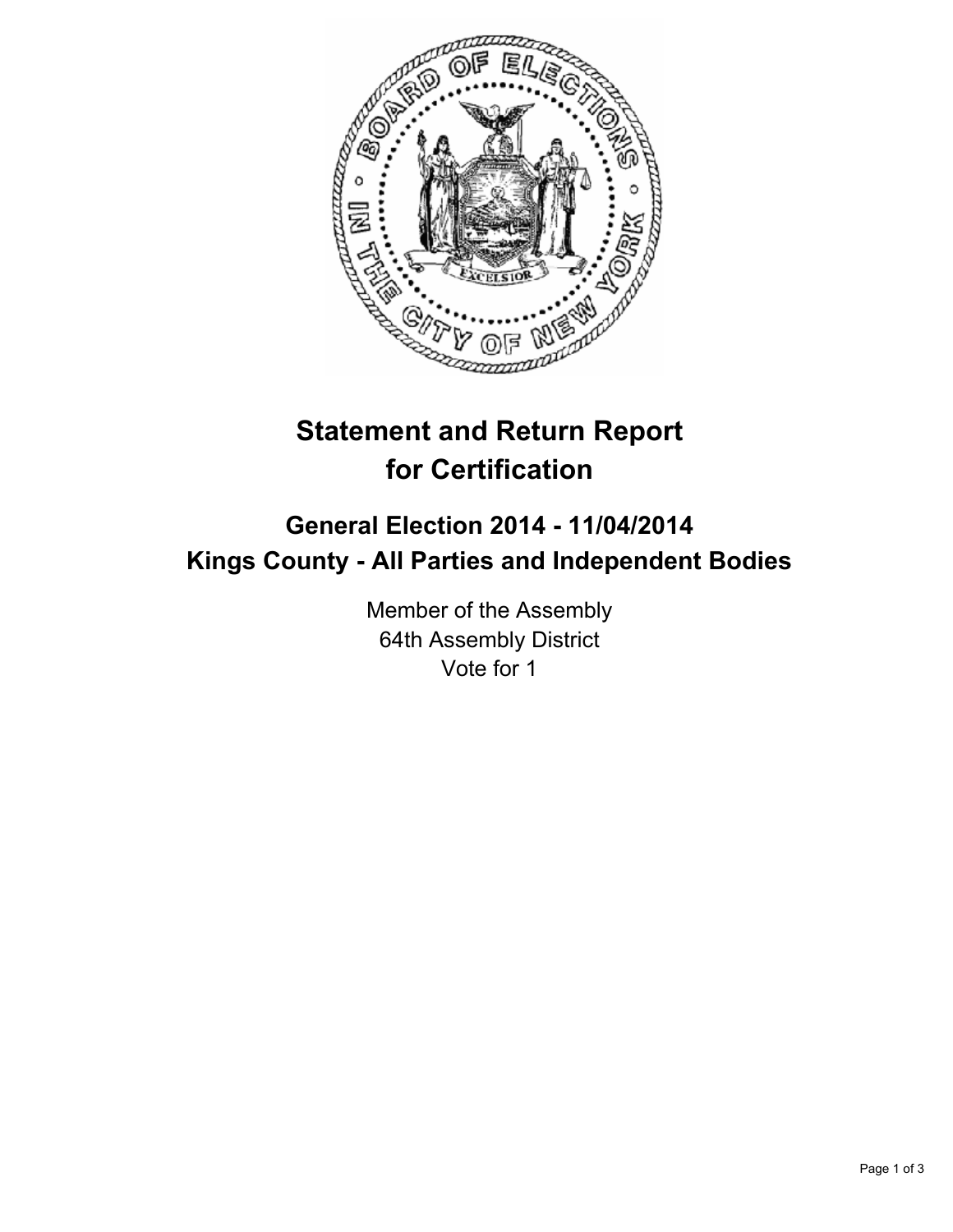

## **Assembly District 64**

| <b>PUBLIC COUNTER</b>                                    | 4,598        |
|----------------------------------------------------------|--------------|
| <b>EMERGENCY</b>                                         | 0            |
| ABSENTEE/MILITARY                                        | 124          |
| <b>FEDERAL</b>                                           | 31           |
| <b>SPECIAL PRESIDENTIAL</b>                              | $\mathbf{0}$ |
| <b>AFFIDAVIT</b>                                         | 74           |
| <b>Total Ballots</b>                                     | 4,827        |
| Less - Inapplicable Federal/Special Presidential Ballots | (31)         |
| <b>Total Applicable Ballots</b>                          | 4,796        |
| MARYBETH MELENDEZ (DEMOCRATIC)                           | 1,626        |
| NICOLE MALLIOTAKIS (REPUBLICAN)                          | 2,001        |
| NICOLE MALLIOTAKIS (CONSERVATIVE)                        | 450          |
| MARYBETH MELENDEZ (WORKING FAMILIES)                     | 339          |
| NICOLE MALLIOTAKIS (INDEPENDENCE)                        | 184          |
| CHRISTINA CLARKSON BROWN (WRITE-IN)                      | 1            |
| DOUGLAS DIKIJIAN (WRITE-IN)                              | 1            |
| JAMES KEMMERER (WRITE-IN)                                | 1            |
| JOHN GALT (WRITE-IN)                                     | 1            |
| KATHY CHANGE (WRITE-IN)                                  | 1            |
| UNATTRIBUTABLE WRITE-IN (WRITE-IN)                       | 3            |
| <b>Total Votes</b>                                       | 4.608        |
| Unrecorded                                               | 188          |